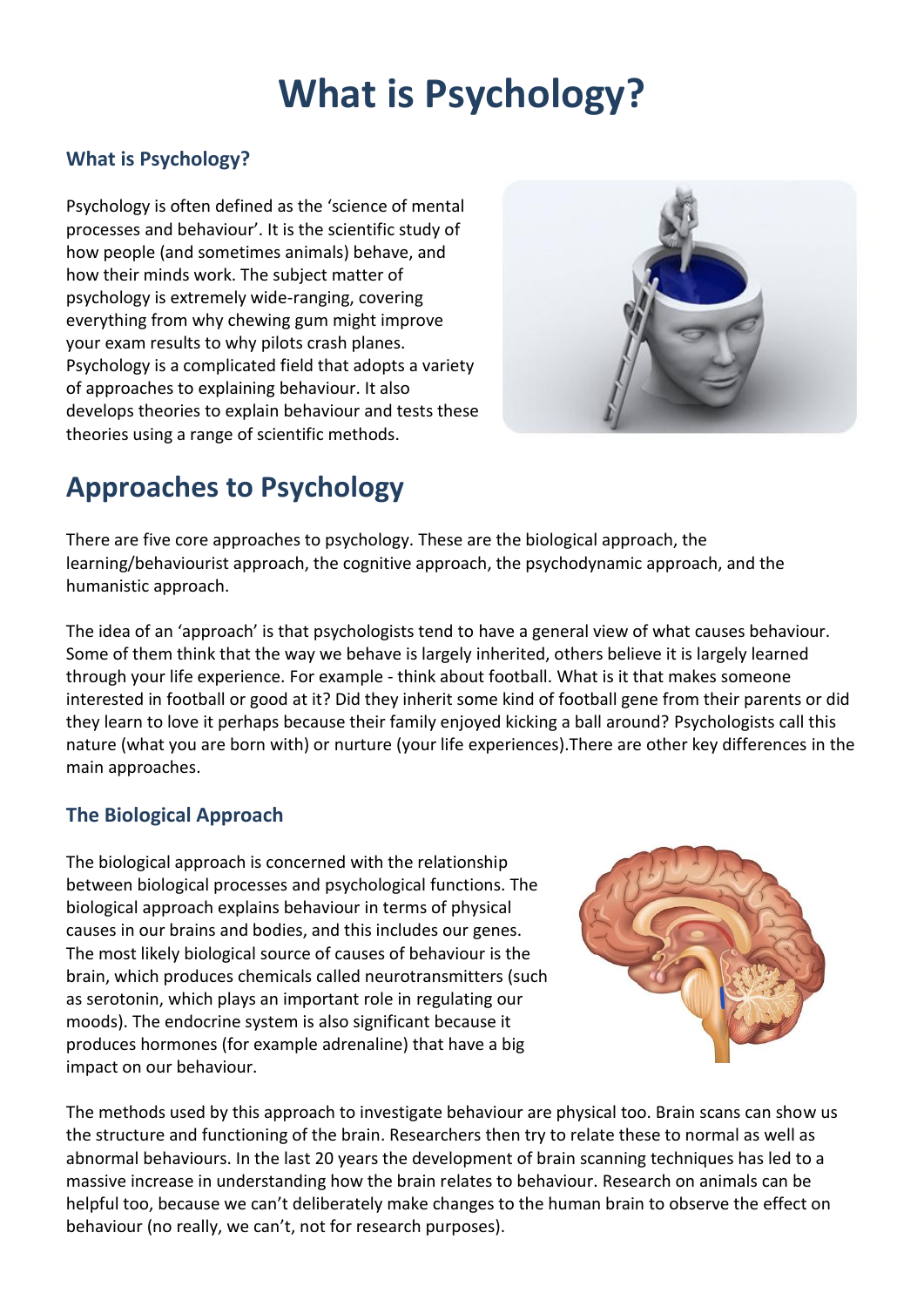This approach to understanding behaviour is largely 'nature' — though many aspects of the brain and body and even your genes (surprisingly) can be changed by nurture.

### **Learning/Behaviourist approach**

The central concept of this approach is the influence of experience on our behaviour, and how we learn behaviours. Basically we are born as 'blank slates' and what we become is shaped by experience (sometimes termed 'the environment').



The behaviourist approach proposes that there are two main processes through which we lean - we either learn through association (classical conditioning) or reinforcement (operant conditioning). If you have cats you will know that they come running as soon as they hear a cupboard door being opened. They have learned to associate that noise with food. You probably also know the usefulness of treats with animals - a small reward reinforces a behaviour and makes it more likely to happen in the future. These are examples of classical and operant conditioning. Whatever characteristics we might be born with, these take second place to the crucial roles of our experience and the environment.

Because this approach is most closely associated with scientific psychology, it's no surprise that behaviourists are cheerleaders for the experimental method in psychology because it involves precise and objective measurement of behaviour in controlled conditions. The approach also uses research with animals, because it sees no significant qualitative differences between human and animal behaviour.

There is also social learning theory, an extension of the behaviourist approach that incorporates indirect learning. In social learning, we observe models and learn by imitating their behaviour.

# **The Cognitive Approach**

This approach focuses on thinking - our feelings, beliefs, attitudes and expectations and the effects they have on our behaviour. The approach employs the 'computer metaphor' to explain how our minds work; like computers we process information.

The approach has been used to explain many things including mental disorders such as depression. According to the cognitive approach depression occurs because people think negatively - they put the worst possible interpretation on events and play down the good things that happen to them. They think it will never get better. According to the cognitive approach the depression lies in the way they are thinking rather than in reality.



Like behaviourist psychologists, cognitive psychologists use laboratory experiments as a key research method. But a big difference is that while behaviourists have no interest in what goes on inside the mind, cognitive psychologists are the opposite. The processes inside the mind are precisely what they are interested in and have an important link to the behaviours we observe.

# **The Psychodynamic Approach**

This is the approach that originated with Sigmund Freud, possibly the most well-known psychologist ever. He believed that the causes of behaviour lie within the **unconscious mind**, the part of the mind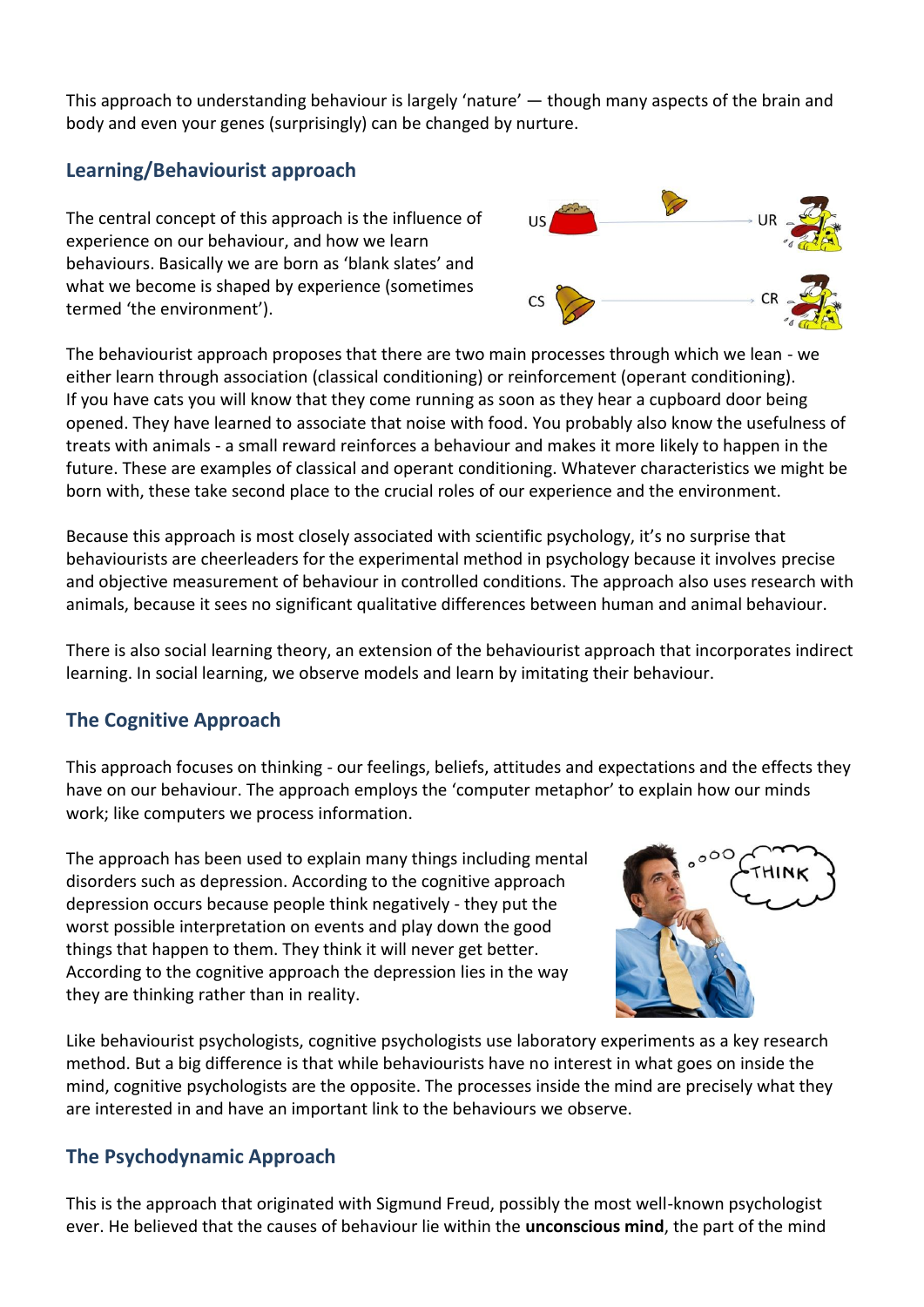that is normally closed off to us but is extremely active. The iceberg metaphor has been used to represent this 'invisible' unconscious mind that has powerful effects.

There is constant dynamic conflict between parts of the unconscious and the conscious mind. We can get a brief glimpse of this conflict when we dream, which is why Freud advocated the use of dream interpretation to help us understand what's in the unconscious and why it affects us. The approach also emphasises the importance of childhood experiences, which have a major impact on our personality development and our behaviour as adults.

The psychodynamic approach adopts a less scientific approach to studying human behaviour, as the uncovering of unconscious causes requires in-depth analysis of individuals and the interpretation of symbolic elements of behaviour. This approach therefore uses case studies, clinical interviews and the interpretation of symbols as its main research methods. However, there have been attempts to validate aspects of the theory using experiments.

# **Humanistic approach**

The humanistic approach is firmly based on the concept of the **self**. This concerns issues to do with your **self-concept** (how you see yourself), and your **self-esteem** (how you feel about yourself).

The humanistic approach also emphasises the importance of being able to make our own rational choices. All of the other approaches suggest that our behaviour is, to a large extent, directed by other forces not always under our control - genes, the environment, our thought patterns, or our unconscious mind – all forms of determinism. In contrast, Humanistic psychologists assume that people have free will, and are more interested in reasons for behaviour rather than causes. Humanistic psychologists believe the goal of psychology is not prediction or control but to understand the whole person and to help the person to live a fulfilled, meaningful life.

The Humanistic Approach rejects the scientific study of human behaviour as misguided, arguing that people have the power to respond to causal influences on our behaviour in different ways. Humanistic psychologists validate their ideas through therapeutic practice and clinical interviews.

# **An Eclectic Approach – What Works Best?**

Some psychologists work very much within a framework of one particular approach. Thus, biological psychologists may think very much in biological terms and bring research into a range of biological factors that affect behaviour to bear on a range of problems. The distance from the biological approach to the humanistic perspective represents the huge range that is psychology. Although researchers working in these two approaches may call themselves psychologists, they have very little in common in terms of their assumptions about behaviour, their preferred explanations, their philosophical viewpoints, the methods they use to investigate behaviour, or even the research questions they are interested in answering. That's how broad a subject psychology is - and that's one reason why it's so exciting.

These different approaches also reflect the undoubted truth that human behaviour is complex and is probably not going to be fully understood from just one approach. Other psychologists draw freely on a range of approaches. For these reasons, in recent years, there has been a growth of the eclectic



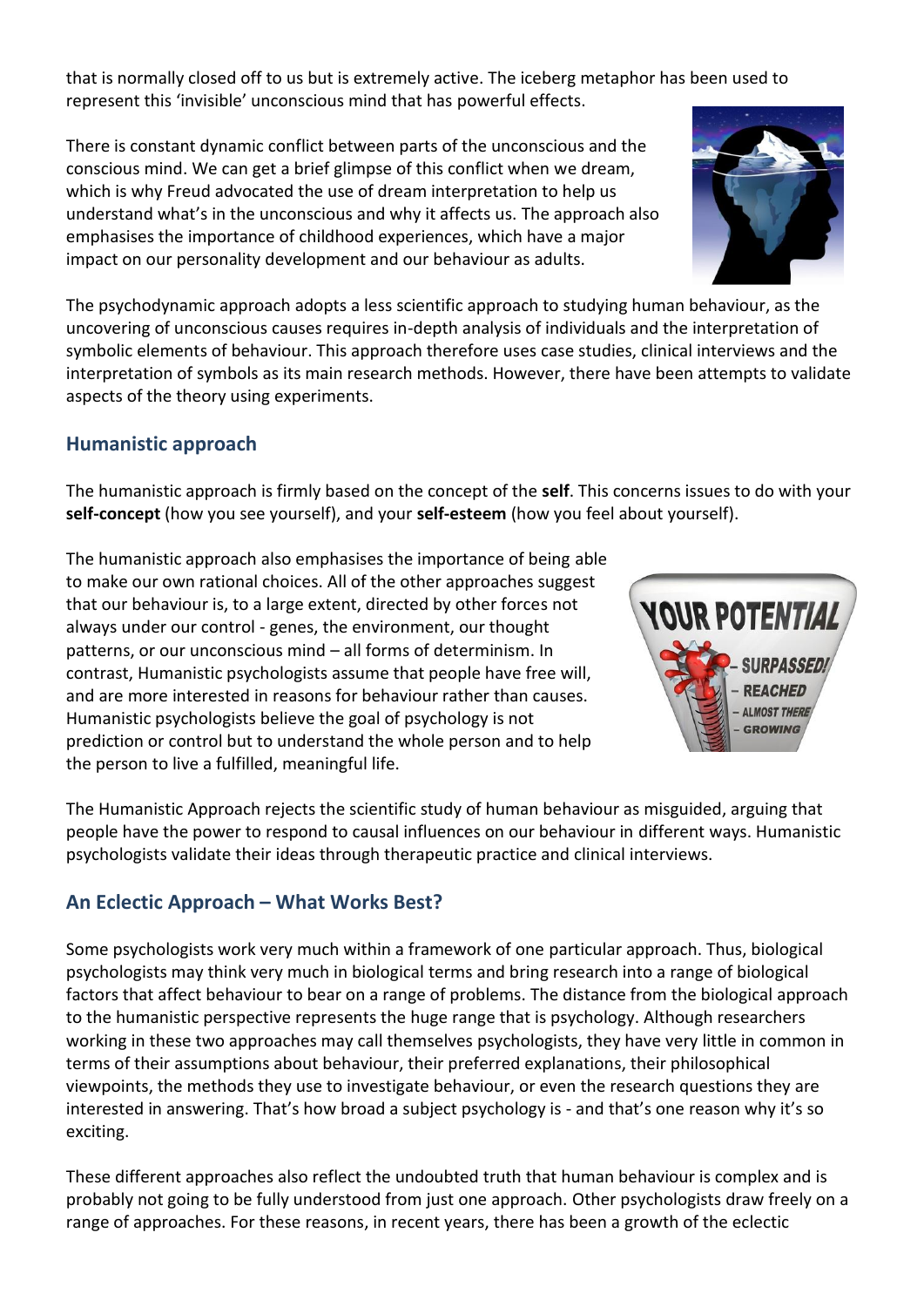approach. This is preferred by psychologists who aren't committed to any one particular approach. The eclectic approach uses the assumptions, explanations and methods from many different approaches. Their slogan could well be: 'Whatever works best'.

# **Theories and Studies**

We have said already that psychology is a science. Science involves theories and studies. It is important to be clear about the difference between the two ideas.

### **What is a theory?**

A theory is an explanation for a psychological phenomenon. For example, we have theories of how memory works, how mothers and babies form attachments and why people obey orders. There is often more than one theory to explain something. Our job as psychologists is to look at the evidence for each theory and decide how credible it is. It is, however, not necessary to choose a single correct theory and discard the others. Often, different theories are concerned with different aspects of the same broad area. For example, in the individual differences unit we look at several explanations for mental disorder. In fact, all these approaches are useful for explaining some cases of mental disorder. However, none of them gives us a complete explanation for all cases.

#### **What is a study?**

A study is any exercise where data (information) is gathered and analysed. This is quite a different idea from a theory. There are a huge number of studies in psychology, and you will encounter more studies than anything else as you learn about psychology. Some studies aim to test a theory. Others just gather information about a psychological phenomenon. A classic example of a study is Hofling et al.'s investigation of nurses' obedience to doctors. This involved gathering two types of data from nurses. First, they were asked how they thought they would behave if ordered by a doctor to do something that would harm a patient. Second, they were actually put in that position and their behaviour recorded. Studies should tell us something useful. For example, Hofling et al's study showed how nurses tended to follow doctors' orders unquestioningly and that this obedience could sometimes pose a danger to patients.

#### **Thinking like a psychologist**

Psychology is not just a set of theories and studies to learn and reproduce in your exams. To succeed in psychology at A level - and even more so if you go on to study the subject at university - you need to learn to think like a psychologist. In fact one of the key aims of Psychology A Level is to push you to think in more advanced ways and prevent you getting high grades just by rote learning. Don't be put off by this. If you learn to think more like a psychologist, the subject will be all the more interesting for you and you will actually have less to learn for your exams.

So how does a psychologist think? Psychologists are scientists, and remember that the lifeblood of science is research and theory. Psychologists need to be able to put together their own theories and design and carry out studies. As scientists, they also need to be able to think critically about their own and other people's studies and theories. Psychologists also need to be able to make their work relevant to people's lives. Leading educational psychologist Robert Sternberg has crystallised these points into three types of advanced thinking needed to learn psychology:

**critical thinking**: looking for strengths and weaknesses, particularly in studies and theories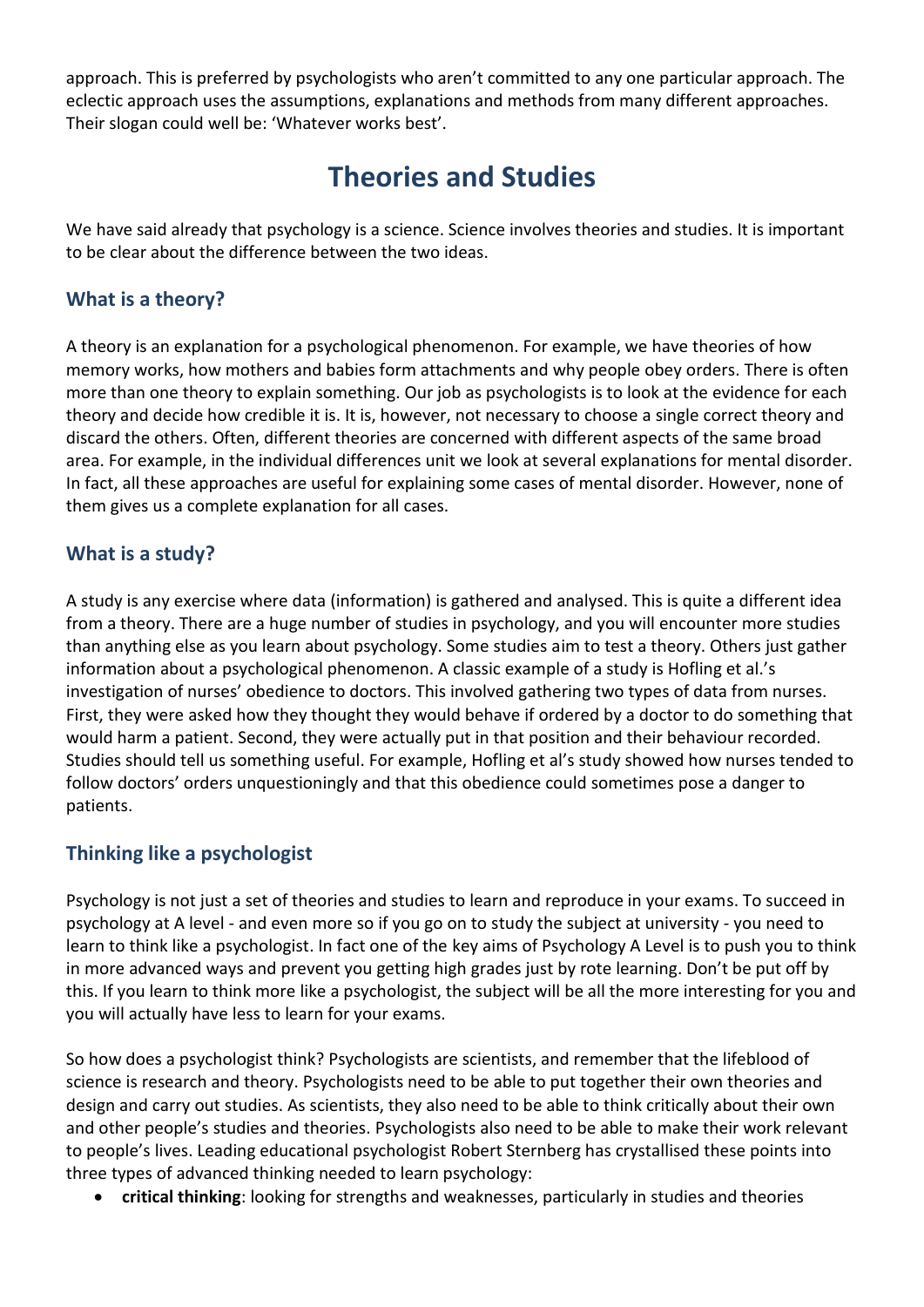- **creative thinking**: designing studies and coming up with your own explanations for psychological phenomena
- **practical thinking**: applying psychological ideas to explain real-life phenomena.

Mastering these three ways of thinking should benefit you in two main ways. First, you will be able to do everything you are required to do for your exams, and you won't have to rote-learn a huge amount of material. You will also find that, having thought deeply about the things you are studying, you will tend to remember them well, and of course that won't do you any harm in exams! Second, thinking ahead to your future, you will have a set of skills that should be useful in a huge range of situations, Obviously, thinking like a psychologist will help if you go on to study psychology at university, but even if you never study psychology again you can benefit from advanced thinking. Once you have studied psychology you will probably never accept a 'fact' at face value again. You will respond quite differently to news stories for example.

# **Key Questions for Critical Thinking**

To start you off thinking like a psychologist, we can offer you these critical thinking toolkits. One is for theories and one for studies. You will be asked to evaluate theories and studies in your exams. By using these key questions as thinking tools you will think more deeply about the material, making it easier to learn, and it will save you having to memorise evaluation points for every theory and every study you look at.

#### **For theories**

- What sort of **evidence** is this theory based on? If a theory is derived from a few unrepresentative cases, it might not apply well to everybody. If it is based on laboratory studies, then it may not explain people's behaviour in real-life situations.
- Is this theory **testable**? If it is difficult to test, then this is a weakness.
- Is there **supporting evidence**? Have you found studies that could be used to support the theory or does it seem to be based just on speculation?
- Is there **conflicting evidence**? Are there studies that suggest that the theory is incorrect, or at least limited in what it can explain?
- Is the theory useful? By that we mean, does it have applications in understanding or intervening in a real-life situation?
- Is the theory **socially sensitive**? By this we mean, is the theory likely to offend people, perhaps because it places blame on someone for a psychological phenomenon, or because it identifies something undesirable about human nature?
- Is there something important that this theory cannot explain? A common limitation of theories is the inability to explain all aspects of the phenomenon, for example why people vary so much individually.
- Is the theory culturally biased? **Ethnocentrism** refers to the tendency to regard other cultures (and the people and institutions that make up those cultures) solely from the perspective of one's own culture. It's a form of prejudice. Like egocentrism, where an individual is unable to appreciate another's point of view, ethnocentrism is a failure to appreciate another culture's viewpoint (or worldview, to use a phrase favoured by social anthropologists). An ethnocentric worldview is often accompanied by the belief that the customs and products of one's own culture are superior to those of other cultures. In psychology ethnocentrism is especially relevant when discussing cross-cultural research. As with reductionism, it's generally seen as a negative characteristic of evidence.
- Is the theory reductionist? **Reductionism** refers to the way psychologists sometimes try to explain complex concepts (the list is endless, but some examples are thinking, aggression, interpersonal attraction) in simplified terms, without recognising their complexity. A typical reductionist ploy is to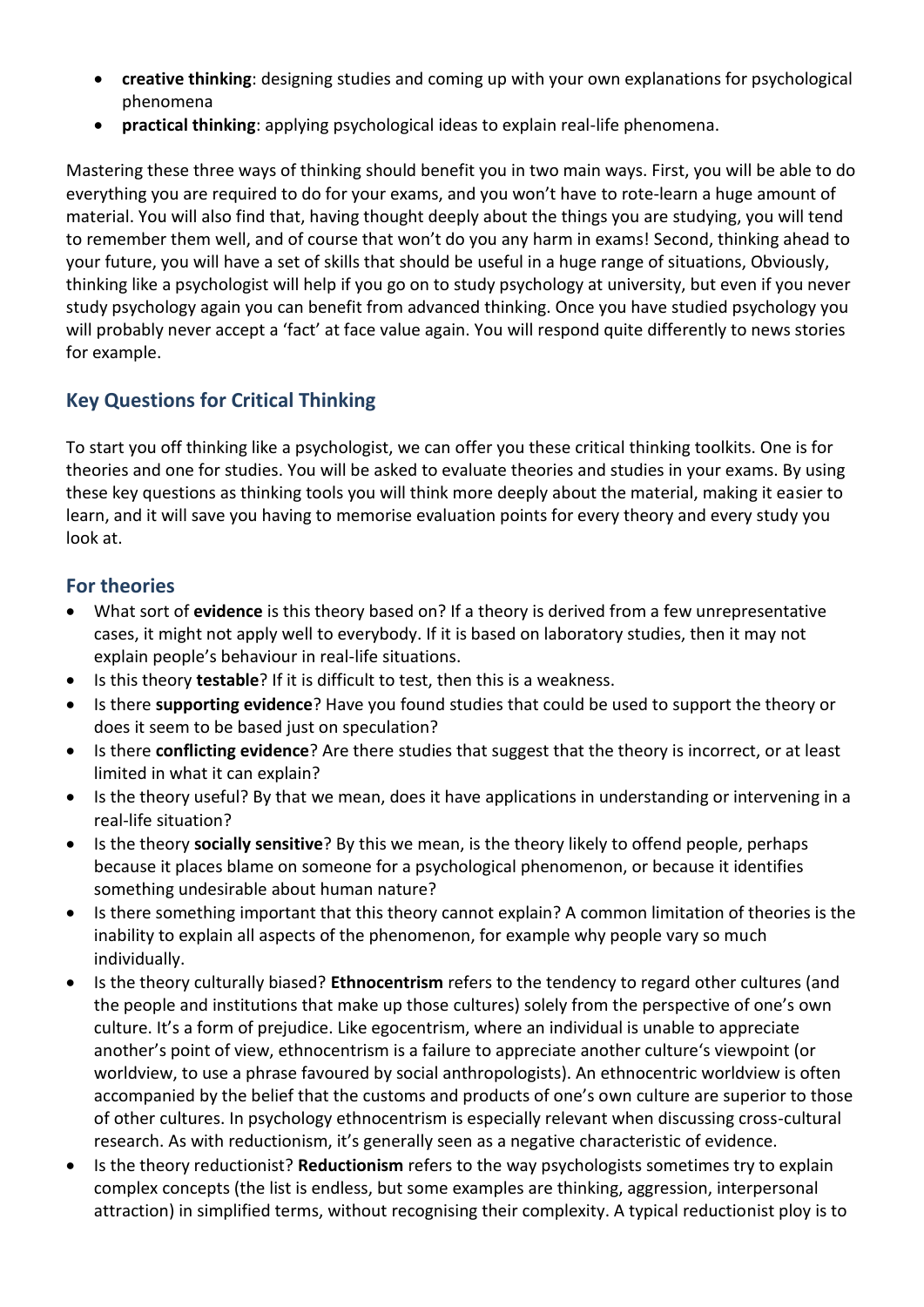try and explain a complex concept by focussing only on the characteristics of its constituent parts. For example, trying to explain the brain's (complex) capacity for thinking in terms of nothing more than series of biological processes. Although biology is involved in thinking, alone it doesn't do justice to the complexity of how we figure things out. A fuller, more rounded explanation of thinking could include a discussion of developmental, cognitive and cultural factors as well as biological ones. Critics of reductionism argue that complex concepts need to be understood holistically, recognising the influence of a variety factors. The motto of this approach is 'the whole is greater than the sum of its individual parts'.

#### **For studies**

- Has this study been conducted ethically does it raise any **ethical issues**? By that we mean, have participants been put at risk, taken advantage of, had their privacy invaded or in some other way had their rights violated? At stake here are the safety and dignity of participants. It's up to the researcher to make sure both of these are preserved. Several ethical questions are posed by psychological research. Are participants protected from physical and emotional harm? Do they have the opportunity to withdraw midway through a study? Do they give informed consent to be studied? Are they protected from deception? Do they receive a thorough debriefing after the research? Plenty of researchers are prepared to answer "not really" to some of these questions in the interests of finding out more about human (and non-human) behaviour. Consequently this is a particularly fruitful criterion for evaluation.
- Are the findings **socially sensitive**? Do the findings of the study risk giving offence to people because they place blame on particular people or justify discrimination against a vulnerable group?
- Has the study involved a **representative group** of people? If, as is often the case, the researcher used their own students as participants, how representative of the general population are students? Have both men and women, and people of a good range of ages, participated? Ideally samples should be representative. This means they should represent all the social groups that the results of the study are meant to apply to. So if a study is about aggression in humans, yet it has an all-female sample, we can say it's unrepresentative. Representing all societies' groups (twins, eccentrics, geniuses etc.) in psychological research is an unrealistic aim, but researchers who cast their nets wide do produce more effective data. As well as representativeness, researchers should also go for size. A study that has a large sample will produce results that can be generalised to the rest of society with more confidence.
- Has it been carried out in an artificial or a natural environment? If the study was carried out in a laboratory, can we be sure that participants behaved as they would in their own surroundings? **Ecological validity** refers to how true to life a study is. Where researchers put participants in unusual settings and ask them to perform unusual (to them) behaviours research is said to lack ecological validity. This is a criticism often levelled at studies that takes place in laboratory settings. True, laboratory research allows researchers to have a lot of control over the variables they're studying but the downside is that their participants are more likely to behave unnaturally. This is a problem since it doesn't tell us anything about their everyday behaviour. Critics of laboratory research prefer to carry out ecologically valid studies that take place in real life (naturalistic is the technical term) settings - streets, cafeterias, trains etc. This way they can observe naturally occurring behaviour.
- Are the tasks given to participants like those they would encounter in real life? A common limitation of research is to put participants in situations or give them things to do that bear little resemblance to their real lives.
- How good are the measures used to record the results? For example, if the study used a questionnaire, was it a standard one widely accepted by psychologists or did the researchers make it up for the study? If it is a standard measure, this is a strength of the study.